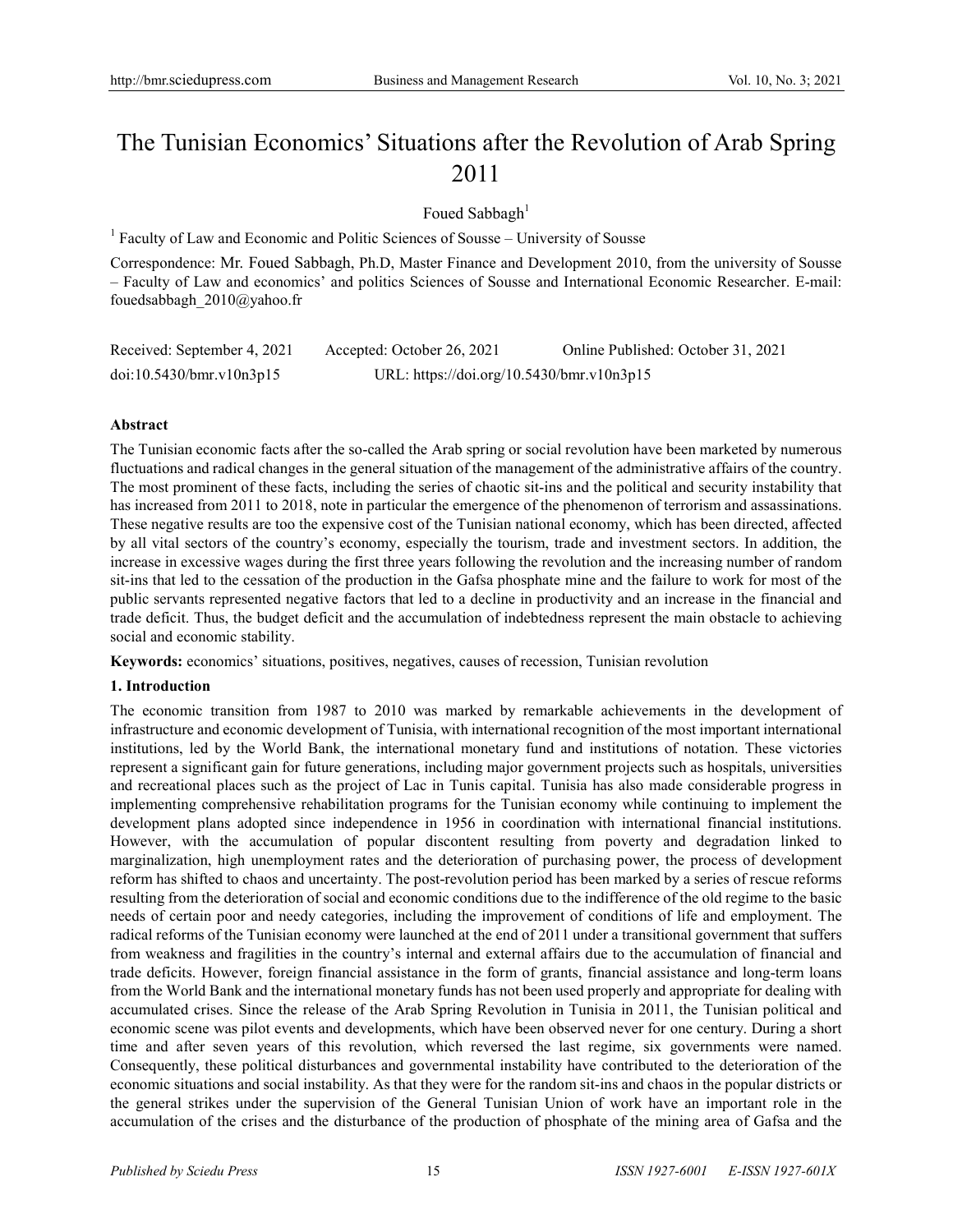coalfield of salt, and the country side where is the oil and the events of the town of camor and other chaotic events during seven years since the social revolution. In addition the terrorist operations, in particular at the time of so-called the Troika, which led to political assassinations and terrorist attacks against the foreigners, they completely paralyzed the sector of tourism and they have negatively affected the financial incomes of the reserve of the Central Bank of Tunisia until the end of 2015. The results were disastrous for the exchange of Tunisian Dinar against the basket of the foreign currencies, in particular, the Euro and the Dollar, where the Tunisian Dinar has triplet against these currencies and it entered to the phase of the crisis of exchange. In addition, the random of recruitments in the public service during the period from 2011 to 2014, the enormous wage increase with the increasing inactivity at work, the lack of productivity contributed of the accumulation of this crisis and the overload of the public balance of payments to additional expenditure. The post-revolution period has been marked by a series of rescue reforms resulting from the deterioration of social and economic conditions due to the indifference of the old regime to the basic needs of certain poor and needy categories, including the improvement of conditions of life and employment. The radical reforms of the Tunisian economy were launched at the end of 2011 under a transitional government that suffers from weakness and fragilities in the country's internal and external affairs due to the accumulation of financial and trade deficits. However, foreign financial assistance in the form of grants, financial assistance and long-term loans from the World Bank and the international monetary funds have not been used properly and appropriate for dealing with accumulated crises. In addition, the depletion of public financial resources contributed to the compensation of the general amnesty and the victims of the old regime or the huge increase in salaries and random assignments in the civil service between 2011 and 2013 in the general situation of the Tunisian national economy. The factors of the phenomenon of violence, terrorism and assassinations also contributed to the entry into the Tunisian country in a climate of chaos that almost led to direct foreign interference in the internal affairs by the maintenance of its economic missions, political, strategic or diplomatic. As a result, the Troika government failed miserably and was finally overthrown by popular pressure in all Tunisian cities and the withdrawal of Islamic movements from the government scene in late 2013. As a result, a government was formed to get the Tunisian economy out of the economic gulf while maintaining social peace, security and political stability in early 2014. The transition period ended after the 2015 national elections, after which Tunisia adopted new development programs and new economic policies based mainly on liberalization and openness while strengthening the status of the private sector in the Tunisian economy. In general, the Tunisian economic situations after the Arab spring revolution of 2011 were pilot many advantages and disadvantages, including a focus on the reducing of the fiscal deficit and achieving an economic growth rate into 2012 of 3.99%, and to improve the living conditions through wage increases and reducing the rate of unemployment. However, the disadvantages had a more serious and major impact on the financial and banking economy, which is fragile as a whole. As he had recourse to the borrowing from the institutions of Bretton Woods or the world financial markets to refund the domestic debt and the exemption of the wages or the indebtedness to recover the preceding debts. These factors have accumulated, the budget deficit has increased and the exacerbation of the debt have complicated the things, in particular the trade and economic with the permanent partners such as the European Union and the United States of America.

What was the root causes of the economic recession and budget deficit after the so-called Arab spring in Tunisia in 2011?. And what are the advantages and disadvantages of the Tunisian macroeconomic system during the post-revolutionary?

## **2. Impact of the Sit-Ins and Terrorism on the Tunisian National Economy**

There is not any doubt that the events, which followed the Tunisian revolution in 2011, constitute a dangerous precedent for Tunisian national security and the economic and the development assets of Tunisia. The subversive and the disturbing sit-ins also had direct negative effects on the investment and the trade. Despite of the fact that the democracy is the construction and the establishment of the next of the future generations in a civilized way but sometimes becomes destructive and subversive if the criticism crosses was exceeded the red lines whereas the conflicts of the Tunisian parties between them on the power and the political and financial influence, become an internal war to sabotage the national economy. In addition, the opening of many seats of the parties of opposition and political bodies under cover of the constitution, under governmental financing by subsidies of the State budget, overall constitutes a negative factor, which weights the account public balance of payments and grafts it by additional internal debts. After the revolution, Tunisia became commercial financed the political side more than three times what it was before the revolution, in particular to extract the wages from certain persons in charge for political or constitutional bodies or others such as the commission for truth and dignity. A rising succeeded the bases of popular parties of the major parties, which also receive financial subsidies from the government. However, this environment of the complex parties formed an incubator of the political conflicts which increased the number of sit-ins and if the majority of them were under the direction of some political parties which seek political and economic instability. All these sit-ins had a direct impact on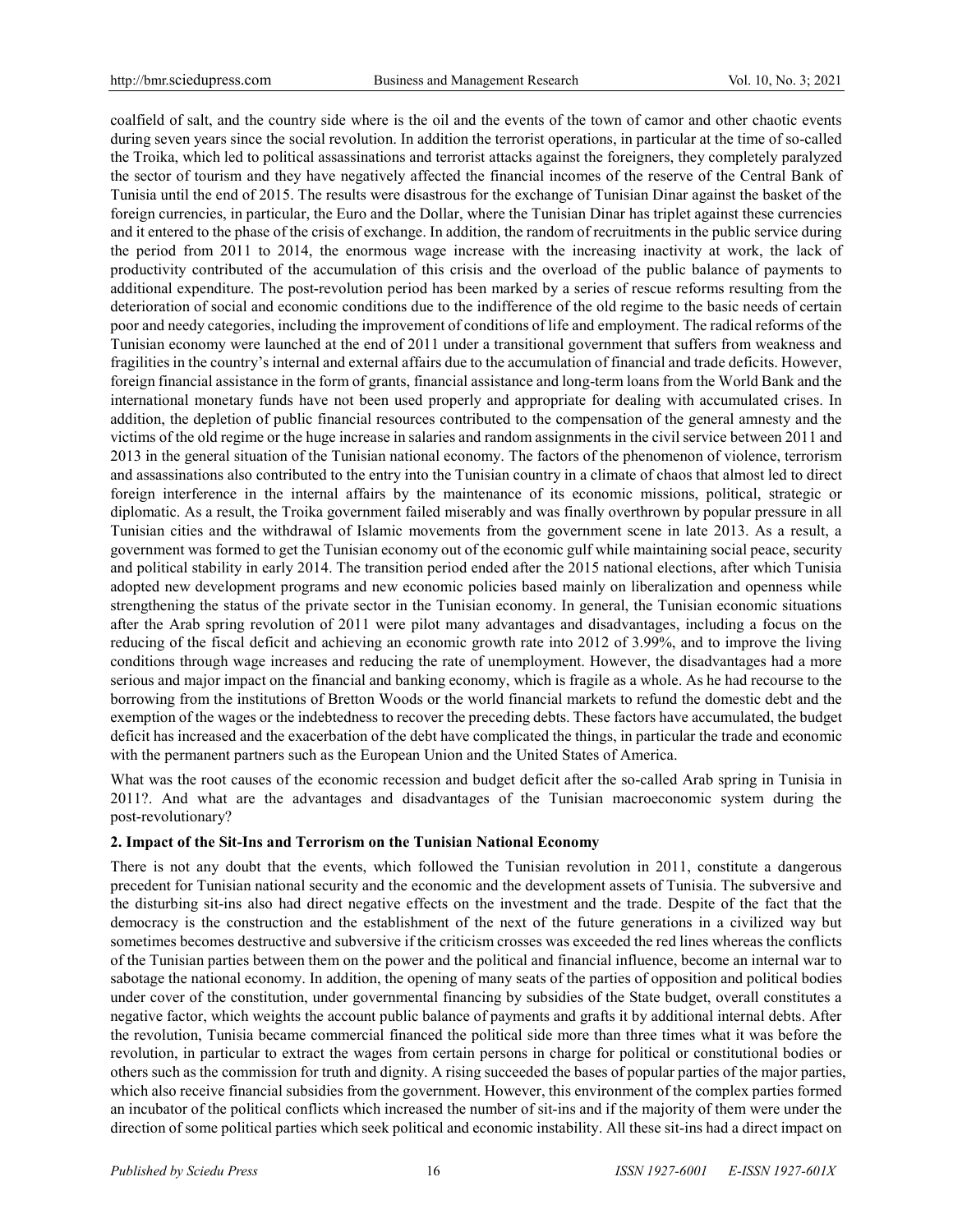the national economy, blocking the production and reducing the investment opportunities and confidence in the financial and commercial markets. The lower rate of the economic growth rate of 1.1% in 2015 and 2016 reduced the creation of the new employment opportunities and the finance public underwent losses and accumulated the additional deficits over the last years. In general, the sit-ins are represented a source of concern for the government because of its direct impact on the Tunisian economic situations. However, the popular demonstrations or the working strikes are legitimate and must be regulated in accordance with the law because they are completely required claims of the human rights, including the employment and the reduction of the rate of unemployment, the improvement of the purchasing power and the reduction of the food prices, the supply of the adequate basic services to the citizens and the improvement of the level of income per capita. But the so-called chaotic sit-ins poisoned by the incentive of the party and the acts of sabotage and burning, and they attacks counter the public installations and the centers of security are criminal and there have negative effects and more damaging that the popular protests and the working strikes, and at all levels of the national economy. The growing feelings of social dissatisfaction, poverty, unemployment and the popular dissatisfaction with the management administrative of the government or the lack of feeling of wellbeing and happiness lead certain Tunisian citizens to be directed towards illegal immigration and to fall into the trap of the terrorism traffickers and to be transformed into a tool of international crime influenced on Tunisia's tourist or investment destination. As all the world's countries, Tunisia has been a victim of the terrorism; which has caused huge of enormous financial losses, particularly on the tourist sector and the foreign direct investments. The effects of terrorism have been devastating of the Tunisian national economy, particularly in 2013 and 2015, including the political assassinations, the events of Sousse and Bardo. Among these economic losses caused by terrorism, there the losses on the gross national income, the decline of the economic growth rate, the suppression of the direct foreign investment by intimidating and the exclusion of the investors, the disturbances of the production and the lack of confidence general with regard to the performance of the government, the increase in the rate of unemployment in particular in the sectors affected by terrorism. In this context, a study was concluded by Subhayu Bandyopadhy and Todd Sandler (2014) that the effects of terrorism on the international trade for a small open economy become more influential on the factor of offer because the terrorism has reduced the labor recruitment and lead to involve loss of the national income because of the outflows of capital and also the policy of the fight against the terrorism has an active role in the economy. Therefore, the strong reduction of the foreign investments nets and the commercial losses are cause for serious economic damage. The factor of terrorism is represented by disruption of the industrial and tourism production and may be accompanied by a reduction of the foreign aid with a deterioration of the national sovereign rating, which causes rising the rule of unemployment and the problem of illegal immigration.

## **3. Lack of Productivity and Wage Increases**

During the first three years after the revolution of 2011 in Tunisia, the public finance suffered a significant loss their financial resources. It acted for the file of the victim's compensation of the last regime and the recruitments overloads in the public service the greatest share allocated with these issues. Thus, in addition to the rise in the prices of the foodstuffs in 2010 and the entry of the country in period of social and economic crisis, the wages have been increased in an unforeseen way, mainly compared to the economic situation. The study George Joffé (2011) concluded that the sudden climbing of the prices of foodstuffs at the end of 2010 caused the disgust of the public to a result of the repression and the deterioration of the purchasing power. Consequently, the series of events since 2011 to 2014 has affected the national economy where the budget deficit in 2014 was highest with  $-9.12\%$  of the GDP. The political instability and the disruption of the production by successive events constituted a direct impact on the trade, finance and the investment. The country entered the phase of inactivity and the lack of productivity. Moreover, of the lack of success of progress in the renewal of the model and the methods of development and in the implementation of the structural reforms, including tax. Therefore, the failure to follow the neoliberal economic reform and of not dismantling the old system of central control, focusing on previous models of development caused a slow development and overall rehabilitation in all sectors of the economy. According to the essay of Adel Malik and Bassem Awadallah (2013) on the economy of Arab spring, that the State in these economies reaching for all the productive sectors when it comes to the necessities of the life, such as food, energy, employment, housing and other public services and often the primary education and the last side to satisfy the fundamental needs. Generally the increases in the public expenditure and the payments of the wages are exchanges with the fall of the rate/rhythm of the technological changes and to fill the numerical ditch and the decline of the vital productive sectors such as agriculture and industry and in particular the financial receipts in foreign currencies of the tourist sector and the sale of traditional products are represented as a whole factors influential negatively on the economic situation of Tunisia. As a result, the production has decreased and the capacity of competitiveness has decreased from where trade has been affected and the productivity has declined and the debt has accumulated. Once of the principal problems with which Tunisia is currently confronted is the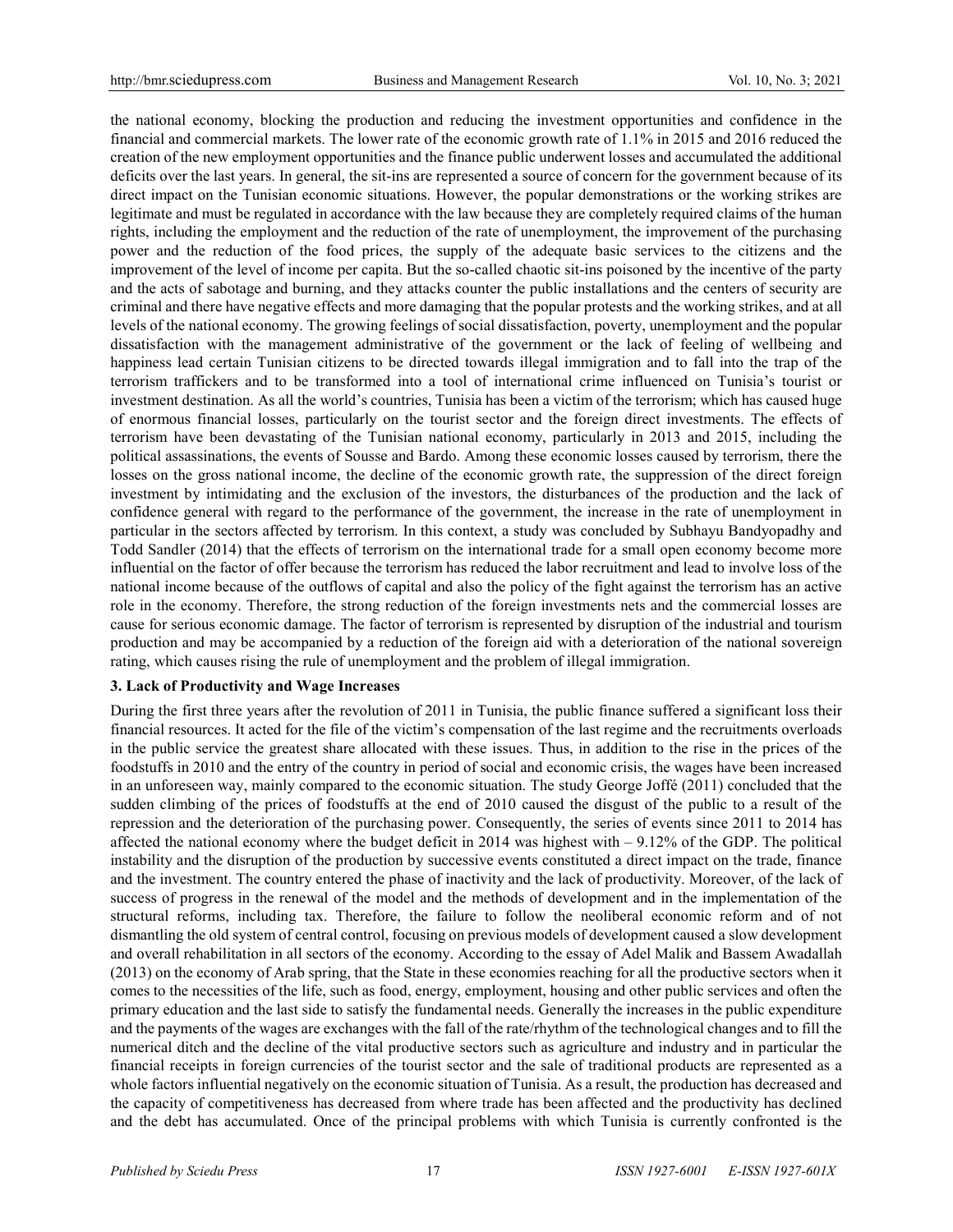domestic debt, the deficit of the trade balance and the budget deficit due to the fragility of the financial and fiscal system and certain business escape from the extraction of taxes and refunding of the payments of the bank loans. In addition, the process of liberalization of the banking sector has not fully realized and no privatization has been carried out in the sector of education and the higher education, to which a large part of the budget is allocated. Due to the bad performance of the government and the overlapping of the economic capacity by the political power, and in particular the lack of development of the private sector and the fight against the financial corruption and the tax evasion and the fight against bleaching from the capital and the money with the excessive increase in the wages for certain nonproductive sectors such as education, security and the general lack of productivity decreased the rate of economic growth and the fall of the Tunisian Dinar compared to the Euro and to the Dollar and the Tunisian national economy entered in phase of recession and a negative prospect for the future negatively has affected the investment and the debt.

## **4. Macro-Economic Tunisian after the Arab Spring Revolution: Advantages and Disadvantages**

Despite of the difficult economic, social and political situation of the post-revolution period in Tunisia, the new government experienced a certain economic revival especially at the end of 2012. The government of the Troika has adopted a group of experts of the Tunisian economy at the head of the ministry for Finances and the Central Bank of Tunisia. Where some structural and administrative reforms were achieved and a good economic growth of 3.99% in 2012. However, the achievement and the radical change towards economic decentralization and the development are rapidly transformed into economic recession, especially after the excessive increase in the wages and the heaviness of the finance public with compensations for the people victims of Last regime and the overburdening of the public debt on the social funds. Despite of the advantages obtained by the ministry of Finance through the renewal of the system of covering and the structural administrative reform and stimulate the liberalization of the investments and the exchanges by the lifting of certain customs duties to facilitate trade and to increase the rate of economic growth. However, the negative points were dominant on the economic plan, in particular the emergence of the phenomenon of terrorism, the assassinations and the rise of the popular protests, which has affected the security situation and thus political instability where many governments to be changed during a very short period of time what has affected the investment and economic stability. Which led the country into a phase of economic recession, in particular during the second quarter of 2015 and the economic situations remained fluctuating between the growth and the decline and macro-economic instability at the long period between 2011-2016. Despite all these negative factors economy detached Tunisia has not fallen into a banking crisis or a bankruptcy in favor of cohesion throughout this period and it started to reach this stage by constant decisions of the Central Bank of Tunisia to reduce inflation and to increase the interest rate, especially by the beginning of the implementation of the thirteenth quinquennial development plan 2016-2020.

## *4.1 Advantages*

The most important positive aspects observed by the Tunisian economy during the period following the revolution of 2011 can be summarized as follows:

- 1) The Central Bank has eased its monetary policy since the beginning of 2011 with the aim of liberating the monetary and banking economy and supporting the economy activity and the financial system. The Central Bank of Tunisia also continued the effective monetary policy, which is based on a flexible management of the principal interest rate and the stability of reserves of exchange in foreign currencies.
- 2) Economic and commercial cooperation and diversification of the relations with certain countries in order to attract more foreign direct investments.
- 3) To develop the all private sector while maintaining financial and banking stability while gaining in confidence. Despite of these economic and social disruptions, Tunisia did not undergo a banking crisis or general bankruptcy.
- 4) A clear improvement in the indicators of absence of corruption and economic liberalization (statistical table 1) especially on the level of the index of liberalization of the corruption and tax liberalization and the liberalization of the climate of the businesses and the investment and the improvement of the monetary liberalization index, as for financial liberalization, it was stable to 30%.
- 5) Continuation of the structural reform and the administrative regulation to follow the rate/rhythm of the international standards while using modern technologies to fill the numerical ditch. Consequently, improvement of the level of human development.
- 6) The reduction of rate of poverty, in particular inside the cities of the country, and the adoption of the social protection and coverage policy social while reducing the public expenditure through an austerity policy in 2014.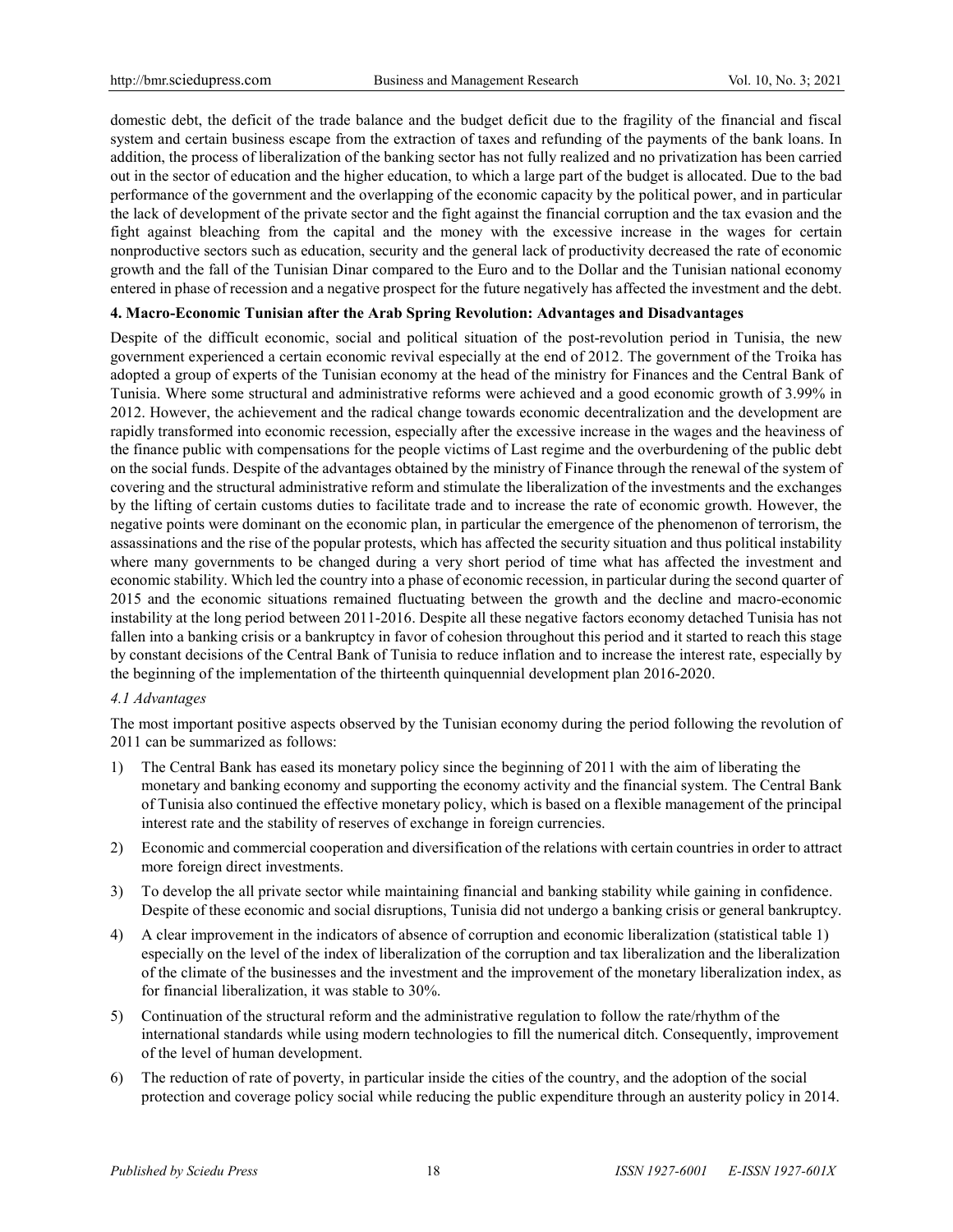7) The most important realization is the plan of development 2016-2020 or so-called the international conference sister investment to support the Tunisian economy and to ensure stability and prosperity. This conference concentrates on five axes, in particular the realization of a total development such as the development of the infrastructures of the roads and the public equipment, the investment and the liberalization of the trade and reducing the trade balance deficit, the good governorship and the continuation of the administrative reform and the fight against the financial corruption, the passage of an economy at low cost to an economic pole with increased competitiveness in the local and the world markets, the human development, the social solidarity and the reduction of unemployment, the adoption of the concept of the green economy which is considered as the pillar of the global development.

#### *4.2 Disadvantages*

Due to the accumulation of the internal problems of popular protests and political conflicts, the macroeconomics was damaged clearly during the last period, in particular from 2014 to 2017. A certain number of the negative factors contributed to the deterioration of the economic situations, in particular one notes:

- 1) During the year 2011, Tunisia's macro-economic fundamentals deteriorated and the economic growth registered a negative decline was - 1.91%, as it did not exceed 1.1% between 2015 and 2016 (Statistical table 2).
- 2) The fragility of the banking structure and the weak performance of the financial sector due of the impact of the non-performing loans in the bank's capital and the lack of adequate supervision of the banking and financial sector and the lack of a good governance banking.
- 3) The financial deficit of the Tunisian budget increased 8.78% in 2016 led to an increasing in the debt, such as the stocks of external debt (% of the GNI) was 69.49% in 2016 with the continuously increased expenses of the IMF (INT, USD Current).
- 4) The cost of terrorism and a tent on Tunisia's economy so that caused huge financial and commercial and economic losses, including losses in gross national income, retard economic growth, fight against foreign direct investment, damaged tourism and traditional industries significantly and the total deficit sector of the trade and financial balance.
- 5) Moreover due to the sit-in escalation in a chaotic and random way with the failure of the majority of employees in the public sector work and an increase in spending on education, especially on the wire public security to disable development plans and curb economic growth with a lack of progress in the implementation of economic and sector reforms of structural programs, which caused a serious economic recession.
- 6) The loss of confidence in investments in Tunisia, with the paralysis of the private sector and the burden of public finances and the balance payments burden resulting from excessive wage increases, which led to an increase in debt for recovering domestic debt or closing the deficit of social funds with delays in the payment of wages of employees in public jobs.
- 7) The fall of the direct investments following the loss of confidence for the foreign investors to invest in Tunisia, because of the political and security instability and the deterioration of the indicators of the international sovereign notation of Tunisia by the agencies of the international notations of the debts and also because of the financial corruption of the money bleaching and tax evasion.
- 8) The exchange trade was affected, where the trade (% of the GDP) decreased to 89.98% in 2016. Consequence, the trade balance was affected what by the nature suffers from a continuous deficit.
- 9) The rises in the prices of the foodstuffs, inflation and unemployment have directly affected consumption and the savings.
- 10) The collapse of the Tunisian Dinar against the Euro and the Dollar that could lead to a currency crisis.
- 11) The risk of a decline in the general stock of the Central Reserve of the foreign currencies and the accumulation of the debt, in particular with the refunding of loans deadlines which could lead to a crisis of the sovereign debt.

Seven years after the Tunisian Arab Spring Revolution in 2011, the microeconomics and the macroeconomics of Tunisia continue to deteriorate due to the several internal and external factors. The majority of the private companies were damaged and low profitability reflects negatively on the production and the consumption. Also the weakness of the productivity, the capacity of competitiveness and the support of the private sector. On the other hand the macro-economy has been affected by the slowdown of the administrative and economic structural reforms and thus of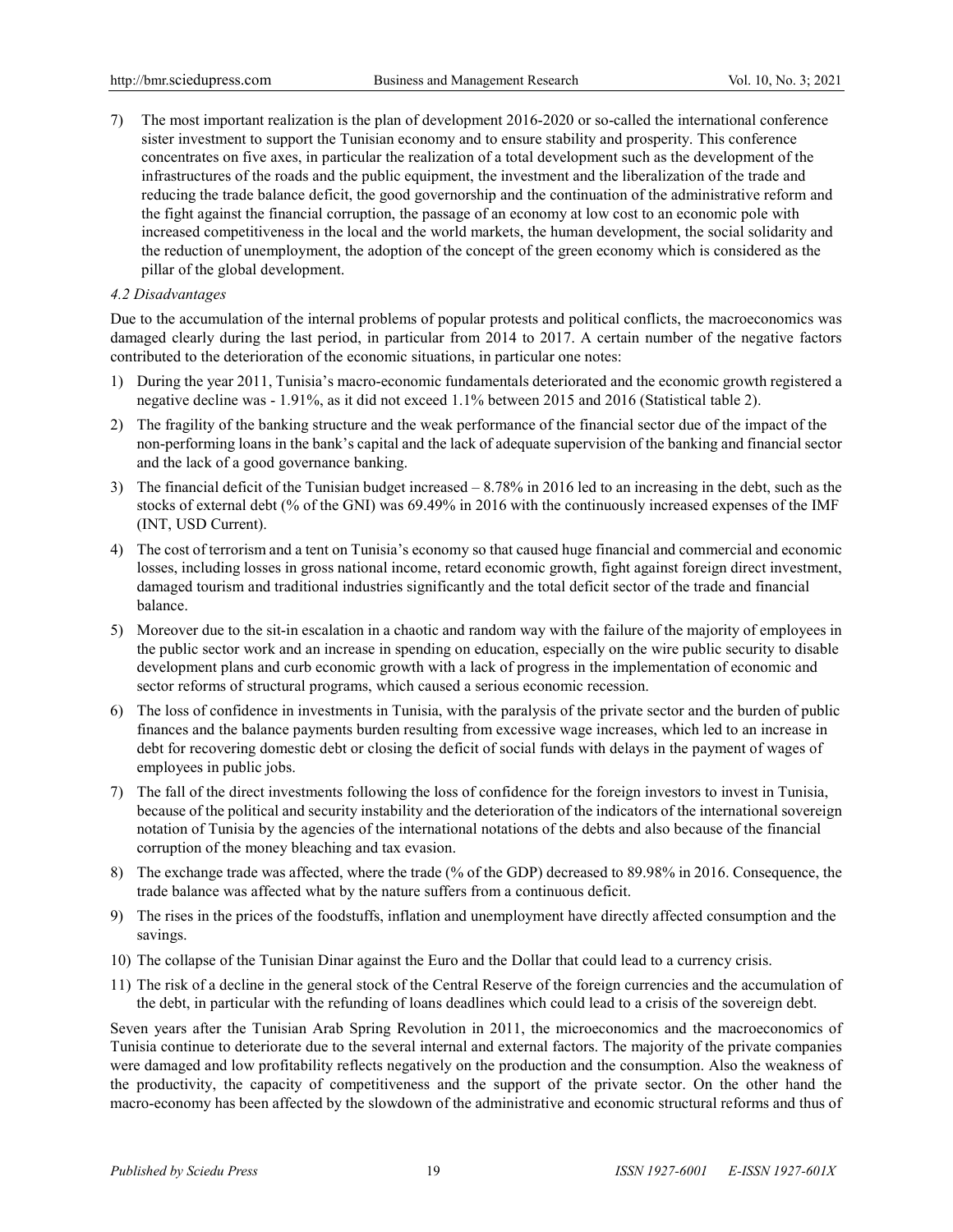the fragility of the financial and banking sector and the fall of the investments with the use of indebtedness to extract a last debt or to recover the wages that have been increased inefficiently.

# **5. Conclusion**

This article aims to analyze the Tunisian economic situation after the 2011 social revolution and to study the root causes of the general economic recession between 2015 and 2018. According to the statistical indicators used in the methodology of analysis of previous economic events, especially between 2011 and 2013, most shows that there is a crisis in the general economic situation, so that events have worsened compared to the period before the revolution. Most economic indicators indicate the accumulation of the budget deficit in a bottom-up format. The economic growth fell to a low of 1.1% between 2015 and 2016, it was reduced compared to 2008 by 4.23%. The total reserve of the Central Bank of Tunisia has decreased the marked increase in the external debt and in particular the expenses of the international monetary funds in US Dollars, with regard to the indicators against corruption and good governance, economic, monetary, trade, investment and financial liberalization has not improved much, but has remained stable. Generally, economic and social events in Tunisia between 2011 and 2018 were influenced by many internal and external factors, including the cost of terrorism, which weighed heavily on the Tunisian economy, the sit-in that chaotic hampered production, lack of productivity, and excessive increases in productivity. The downgrading of Tunisia's overall credit rating by global rating agencies has led to a loss of confidence by foreign investors in Tunisia and a decrease in exports has resulted in a decrease in the foreign exchange reserves of the Central Bank of Tunisia. The factors of political instability have also contributed to the deterioration of most economic indicators, mainly because of the global interdependence of political and economic events in the management of the country's internal affairs. Despite the many positive reforms of the macroeconomic system, the negative results put more of total gross national income, which affected general production and reduced productivity, which had a negative impact on local consumption, leading to higher prices, and increased inflation. In addition, savings and investments have declined, leading to a sharp decline in tax revenues and thus a financial and trade deficit. Between the beginning of 2015 and 2018, economic development was limited to the establishment of infrastructure for roads, railways and marine facilities, and no significant developments were recorded during this period. The economic growth has fluctuated, trade has been very weak and foreign currency hedging has been weak, resulting in the launch of government bonds in international financial markets to bust the reserves of the Central Bank of Tunisia.

## **References**

- African Development Bank Group. (2012). *"Tunisie - African Economic Outlook", Perspectives économiques en Afrique*. BAFD, OCDE, PNUD, CEA.
- Bandyopadhyay, S., & Sandler, T. (2014). The effects of terrorism on trade: a factor supply approach. *Federal Reserve Bank of St. Louis Review*, *96*(3), 229-241.
- Bandyopadhyay, S., Sandler, T., & Younas, J. (2015). The Toll of Terrorism: Terrorists not only exact a direct human cost, they can cause innumerable economic problems too. *Finance & Development*, *52*(002).
- Joffé, G. (2011). The Arab spring in north Africa: origins and prospects. *The Journal of North African Studies*, *16*(4), 507-532. https://doi.org/10.1080/13629387.2011.630881
- Malik, A., & Awadallah, B. (2013). The economics of the Arab Spring. *World Development*, *45*, 296-313. https://doi.org/10.1016/j.worlddev.2012.12.015
- Mazarei, A., & Tokhir, M. (2015). Four Years After the Spring. *Finance & Development*, (June), 55-57.
- Sabbagh, F. (2017). *The Study of Economics Tunisian Situation* (Edition Neel and Fourat. Arabic version) (March 2018).
- Trape, P., & Kaouther, A. (2016). *"Tunisie - African Economic Outlook", Perspectives économiques en Afrique*. BAFD, OCDE, PNUD, CEA.